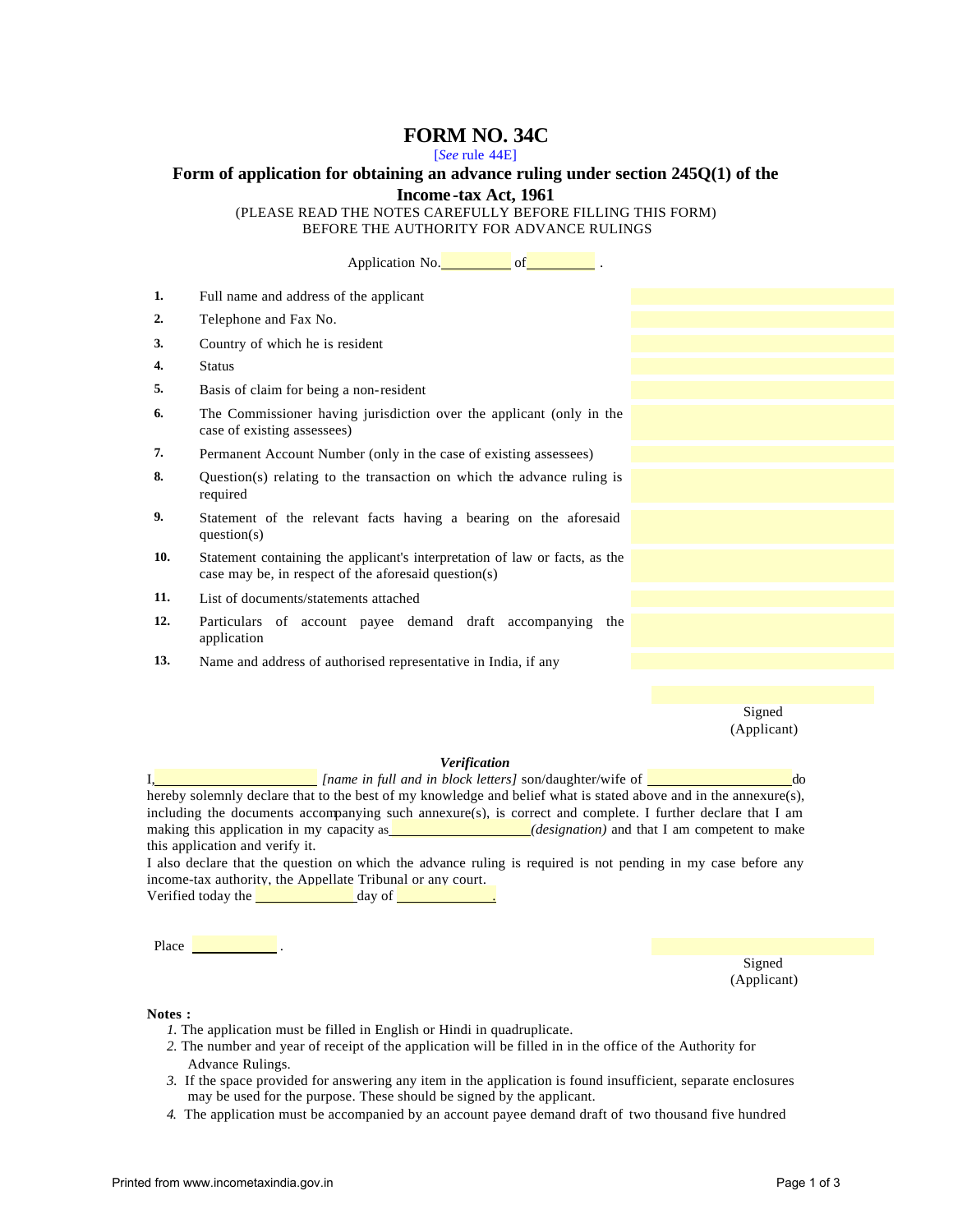Indian rupees drawn in favour of Authority for Advance Rulings, payable at New Delhi. Particulars of the draft should be given in reply to item No. 12.

- *5.* In reply to item No. 3, if the applicant is a company, association of p ersons or Hindu undivided family, etc., the country of residence thereof is to be given and not of the individual who is filing the application on behalf of such person.
- *6.* In reply to item No. 4, the applicant must state whether he/it is an individual, Hindu undivided family, firm, association of persons or company.
- *7.* For item No. 5, the reply must be given in the context of the provisions regarding 'residence' in India as contained in section 6 of the Income-tax Act. The position in this regard is as follows :

An individual is said to be 'resident' in any financial year, if he has been in India during that year : For a period or periods of 182 days or more ; or

For a period or periods of 60 days or more and has also been in India within the preceding four years for a period or periods of 365 days or more.

However, the period of 60 days is increased to 150 days in the case of a citizen of India or a person of Indian origin who has been outside India and comes on a visit to India, and to 182 days in a case when a citizen of India leaves India for purposes of employment outside India, or as a member of the crew of an Indian ship.

An association of persons or a Hindu undivided family is resident in India in every case except where the control and management of its affairs is situated wholly outside India.

A company is resident in India, if it is an Indian company or the control and management of its affairs is situated wholly in India.

A person who is not resident in India as above, is non-resident in India.

- *8.* Regarding item No. 8, the question(s) should be based on actual or proposed transactions. Hypothetical questions will not be entertained.
- *9.* In respect of item No. 9, in Annexure I, the applicant must state in detail the relevant facts and also disclose the nature of his business or profession and the likely date and purpose of the proposed transaction(s). Relevant facts reflected in documents submitted along with the application must be included in the statement of facts and not merely incorporated by reference.
- *10.* For item No. 10, in Annexure II, the applicant must clearly state his interpretation of law or facts in respect of the question(s) on which the advance ruling has been sought.
- *11.* The application, the verification appended thereto, the annexures to the application and the statements and documents accompanying the annexures, must be signed,-
	- *(a)* in the case of an individual,-
		- *(i)* by the individual himself, and
		- *(ii)* where, for any unavoidable reason, it is not possible for the individual to sign the application, by any person duly authorised by him in this behalf :

Provided that in a case referred to in sub-clause (ii), the person signing the application holds a valid power of attorney from the individual to do so, which shall be attached to the application ;

- $(b)$  in the case of a Hindu undivided family,-
	- *(i)* by the karta thereof, and
		- *(ii)* where, for any unavoidable reason, it is not possible for the karta to sign the application, by any other adult member of such family ;
- $(c)$  in the case of a company,
	- *(i)* by the Managing Director thereof, or where for any unavoidable reason such Managing Director is not able to sign and verify the application, or where there is no Managing Director, by any Director thereof ;
	- *(ii)* where, for any unavoidable reason, it is not possible for the Managing Director or the Director to sign the application, by any person duly authorised by the company in this behalf : Provided that in the case referred to in sub-clause (ii), the person signing the application holds a valid power of attorney from the company to do so, which shall be attached to the application ;
- *(d)* in the case of a firm, by the managing partner thereof, or where for any unavoidable reason such managing partner is not able to sign and verify the application, or where there is no managing partner as such, by any partner thereof, not being a minor ;

*(e)* in the case of an association of persons, by any member of the association or the principal officer thereof ; and

*(f)* in the case of any other person, by that person or by some person competent to act on his behalf.

#### *ANNEXURE I*

**Statement of the relevant facts having a bearing on the question(s) on which the advance ruling is required**